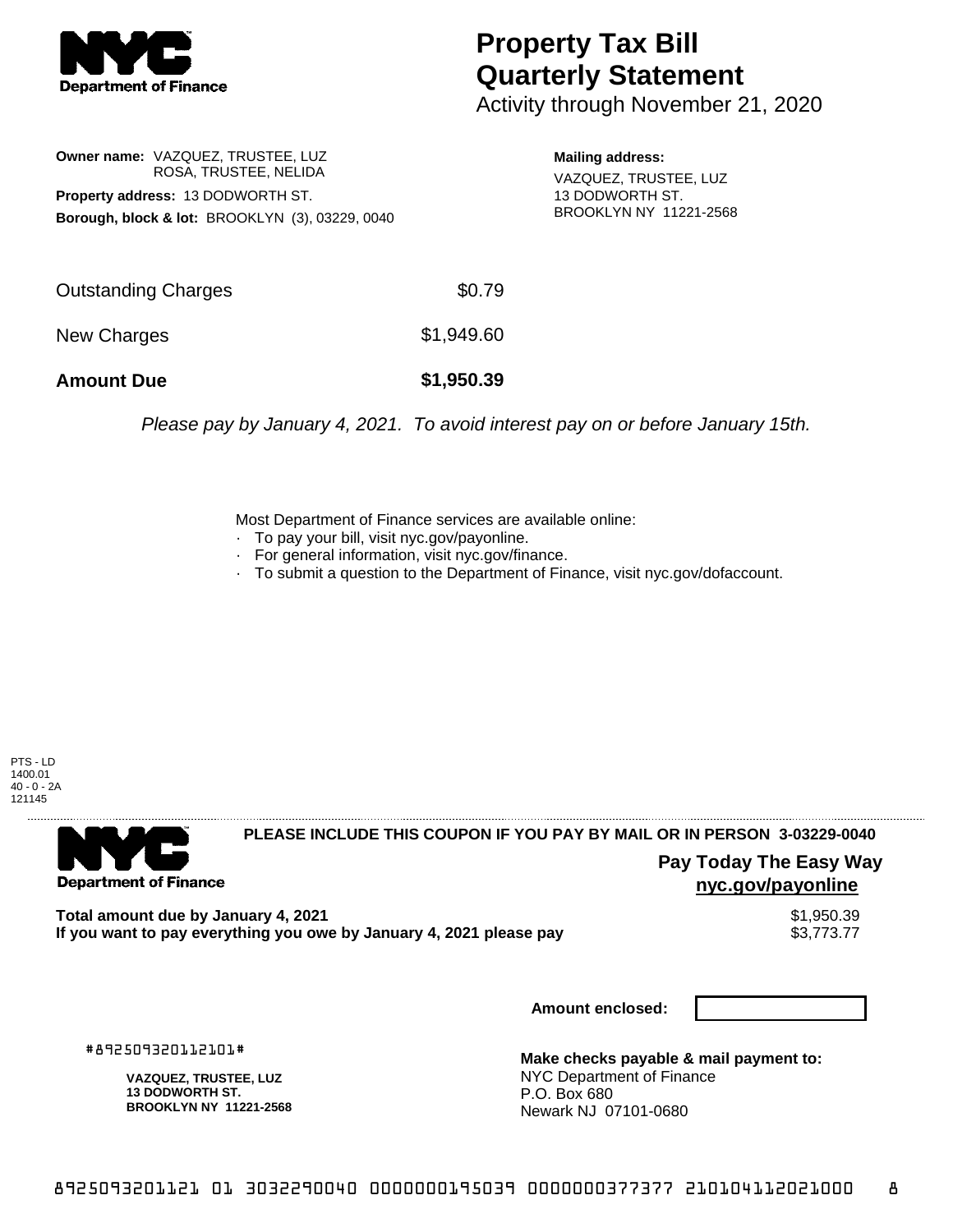

|                                                                            |                               |                     |                           | Amount                  |
|----------------------------------------------------------------------------|-------------------------------|---------------------|---------------------------|-------------------------|
| Total previous charges including interest and payments                     |                               |                     |                           | \$0.79                  |
| <b>Current Charges</b>                                                     | <b>Activity Date Due Date</b> |                     |                           | <b>Amount</b>           |
| <b>Finance-Property Tax</b><br><b>Adopted Tax Rate</b>                     |                               | 01/01/2021          |                           | \$1,892.10<br>$$-62.50$ |
| <b>Rent Stabilization</b>                                                  | # Apts                        |                     | <b>RS</b> fee identifiers |                         |
| <b>Rent Stabilization Fee- Chg</b>                                         | 6                             | 01/01/2021          | 36471200                  | \$120.00                |
| <b>Total current charges</b>                                               |                               |                     |                           | \$1,949.60              |
| <b>Tax Year Charges Remaining</b>                                          | <b>Activity Date Due Date</b> |                     |                           | Amount                  |
| <b>Finance-Property Tax</b><br>Adopted Tax Rate                            |                               | 04/01/2021          |                           | \$1,892.10<br>$$-62.50$ |
| Total tax year charges remaining                                           |                               |                     |                           | \$1,829.60              |
| If you want to pay everything you owe by January 4, 2021 please pay        |                               |                     |                           | \$3,773.77              |
| If you pay everything you owe by January 4, 2021, you would save:          |                               |                     |                           | \$6.22                  |
|                                                                            |                               |                     |                           |                         |
| How We Calculated Your Property Tax For July 1, 2020 Through June 30, 2021 |                               |                     |                           |                         |
|                                                                            |                               | Overall             |                           |                         |
| Tax class 2A - 4-6 Unit Residential Rental Bldg                            |                               | <b>Tax Rate</b>     |                           |                         |
| Original tax rate billed                                                   |                               | 12.4730%            |                           |                         |
| New Tax rate<br><b>Estimated Market Value \$802,000</b>                    |                               | 12.2670%            |                           |                         |
|                                                                            |                               |                     |                           | <b>Taxes</b>            |
| <b>Billable Assessed Value</b>                                             |                               | \$60,678            |                           |                         |
| <b>Taxable Value</b>                                                       |                               | \$60,678 x 12.2670% |                           |                         |
| <b>Tax Before Abatements and STAR</b>                                      |                               | \$7,443.40          |                           | \$7,443.40              |
| Annual property tax                                                        |                               |                     |                           | \$7,443.40              |
| Original property tax billed in June 2020                                  |                               |                     |                           | \$7,568.40              |

## **Home banking payment instructions:**

- 1. **Log** into your bank or online bill pay website.
- 2. **Add** the new payee: NYC DOF Property Tax. Enter your account number, which is your boro, block and lot, as it appears here: 3-03229-0040 . You may also need to enter the address for the Department of Finance. The address is P.O. Box 680, Newark NJ 07101-0680.
- 3. **Schedule** your online payment using your checking or savings account.

## **Did Your Mailing Address Change?**

If so, please visit us at **nyc.gov/changemailingaddress** or call **311.**

When you provide a check as payment, you authorize us either to use information from your check to make a one-time electronic fund transfer from your account or to process the payment as a check transaction.